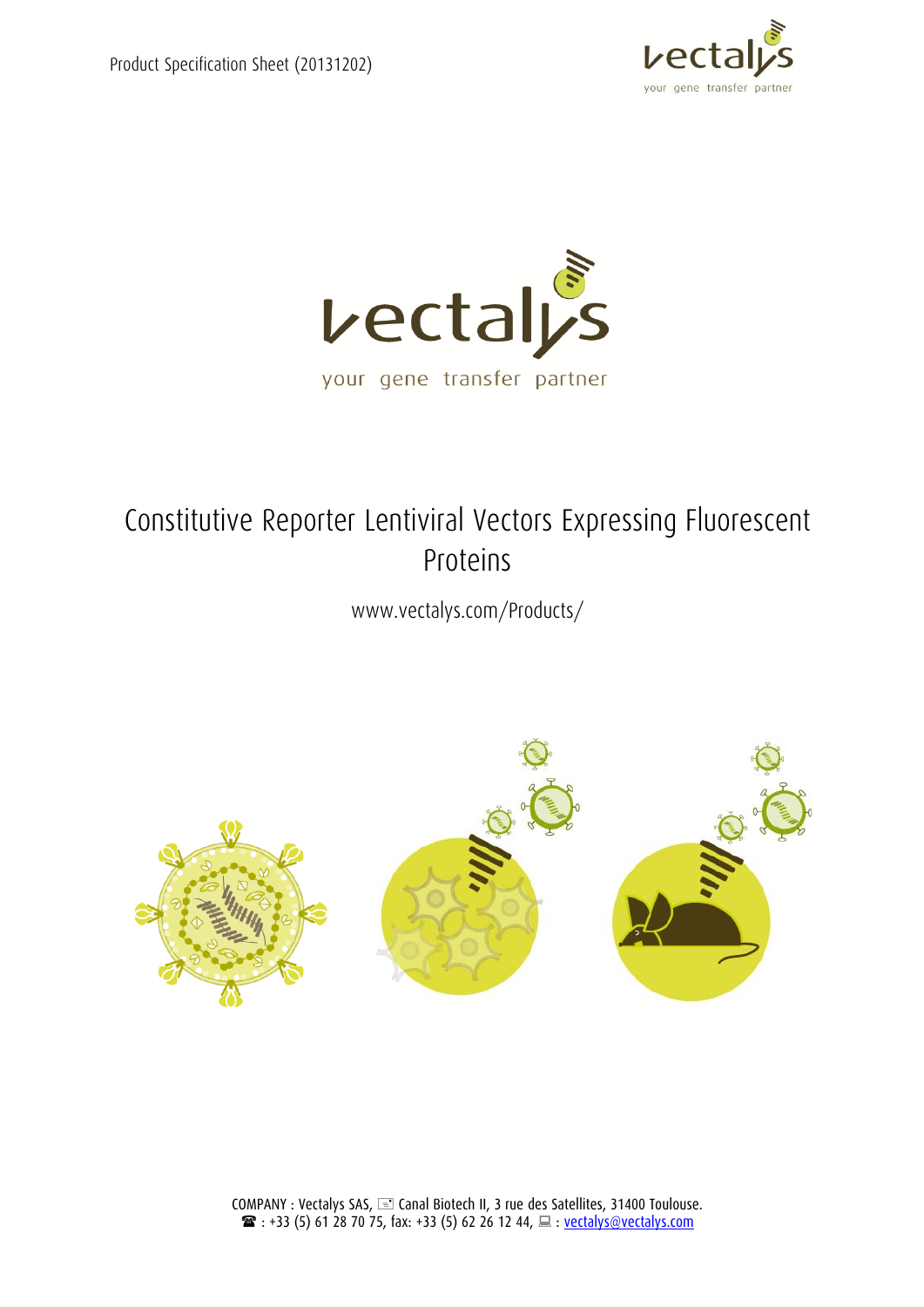

# Constitutive Reporter Lentiviral Vectors

Catalog Number referring to this User Manual:

0008VCT; 0009VCT; 0010VCT; 0011VCT; 0012VCT; 0013VCT; 0014VCT; 0015VCT; 0016VCT; 0017VCT; 0018VCT; 0019VCT; 0020VCT; 0021VCT; 0022VCT; 0023VCT; 0024VCT; 0025VCT; 0026VCT, 0036VCT, 0037VCT, 0038VCT, 0039VCT, 0040VCT, 0041VCT, 0042VCT, 0043VCT, 0044VCT, 0045VCT, 0046VCT, 0047VCT, 0048VCT, 0049VCT, 0050VCT, 0051VCT, 0052VCT, 0053VCT, 0054VCT.

Contents :

- Cat.# 0008VCT: 3x20µl of rLV-EF1a-tdTomato-IRES-Puro-WPRE constitutive lentiviral vectors.
- Cat.# 0009VCT: 3x20µl of rLV-EF1a-mCherry-IRES-Puro-WPRE constitutive lentiviral vectors.
- Cat.# 0010VCT: 3x20µl of rLV-EF1a-ZsGreen1-IRES-Puro-WPRE constitutive lentiviral vectors.
- Cat.# 0011VCT: 3x20µl of rLV-EF1a-AmCyan1-IRES-Puro-WPRE constitutive lentiviral vectors.
- Cat.# 0012VCT: 3x20µl of rLV-EF1a-ZsYellow1-IRES-Puro-WPRE constitutive lentiviral vectors.
- Cat.# 0013VCT: 3x20µl of rLV-EF1a-AcGFP1-Actin-IRES-Puro-WPRE constitutive lentiviral vectors.
- Cat.# 0014VCT: 3x20µl of rLV-EF1a-AcGFP1-Tubulin-IRES-Puro-WPRE constitutive lentiviral vectors.
- Cat.# 0015VCT: 3x20µl of rLV-EF1a-AcGFP1-Golgi-IRES-Puro-WPRE constitutive lentiviral vectors.
- Cat.# 0016VCT: 3x20µl of rLV-EF1a-AcGFP1-Nuc-IRES-Puro-WPRE constitutive lentiviral vectors.
- Cat.# 0017VCT: 3x20µl of rLV-EF1a-AcGFP1-Mito-IRES-Puro-WPRE constitutive lentiviral vectors.
- Cat.# 0018VCT: 3x20µl of rLV-EF1a-AcGFP1-Endo-IRES-Puro-WPRE constitutive lentiviral vectors.
- Cat.# 0019VCT: 3x20µl of rLV-EF1a-AcGFP1-Mem-IRES-Puro-WPRE constitutive lentiviral vectors.
- Cat.# 0020VCT: 3x20µl of rLV-EF1a-mCherry-Actin-IRES-Puro-WPRE constitutive lentiviral vectors.
- Cat.# 0021VCT: 3x20µl of rLV-EF1a-mCherry-Tubulin-IRES-Puro-WPRE constitutive lentiviral vectors.
- Cat.# 0022VCT: 3x20µl of rLV-EF1a-mCherry-Golgi-IRES-Puro-WPRE constitutive lentiviral vectors.
- Cat.# 0023VCT: 3x20µl of rLV-EF1a-mCherry-Nuc-IRES-Puro-WPRE constitutive lentiviral vectors.
- Cat.# 0024VCT: 3x20µl of rLV-EF1a-mCherry-mito-IRES-Puro-WPRE constitutive lentiviral vectors.
- Cat.# 0025VCT: 3x20µl of rLV-EF1a-mCherry-ER-IRES-Puro-WPRE constitutive lentiviral vectors.
- Cat.# 0026VCT: 3x20µl of rLV-EF1a-mCherry-Mem-IRES-Puro-WPRE constitutive lentiviral vectors.
- Cat.# 0036VCT: 1x20µl of rLV-EF1a-tdTomato-IRES-Puro-WPRE constitutive lentiviral vectors
- Cat.# 0037VCT: 1x20µl of rLV-EF1a-mCherry-IRES-Puro-WPRE constitutive lentiviral vectors.
- Cat.# 0038VCT: 1x20µl of rLV-EF1a-ZsGreen1-IRES-Puro-WPRE constitutive lentiviral vectors.
- Cat.# 0039VCT: 1x20µl of rLV-EF1a-AmCyan1-IRES-Puro-WPRE constitutive lentiviral vectors.
- Cat.# 0040VCT: 1x20µl of rLV-EF1a-ZsYellow1-IRES-Puro-WPRE constitutive lentiviral vectors.
- Cat.# 0041VCT: 1x20µl of rLV-EF1a-AcGFP1-Actin-IRES-Puro-WPRE constitutive lentiviral vectors.
- Cat.# 0042VCT: 1x20µl of rLV-EF1a-AcGFP1-Tubulin-IRES-Puro-WPRE constitutive lentiviral vectors.
- Cat.# 0043VCT: 1x20µl of rLV-EF1a-AcGFP1-Golgi-IRES-Puro-WPRE constitutive lentiviral vectors.
- Cat.# 0044VCT: 1x20µl of rLV-EF1a-AcGFP1-Nuc-IRES-Puro-WPRE constitutive lentiviral vectors.
- Cat.# 0045VCT: 1x20µl of rLV-EF1a-AcGFP1-Mito-IRES-Puro-WPRE constitutive lentiviral vectors.
- Cat.# 0046VCT: 1x20ul of rLV-EF1a-AcGFP1-Endo-IRES-Puro-WPRE constitutive lentiviral vectors.
- Cat.# 0047VCT: 1x20µl of rLV-EF1a-AcGFP1-Mem-IRES-Puro-WPRE constitutive lentiviral vectors.
- Cat.# 0048VCT: 1x20µl of rLV-EF1a-mCherry-Actin-IRES-Puro-WPRE constitutive lentiviral vectors.
- Cat.# 0049VCT: 1x20µl of rLV-EF1a-mCherry-Tubulin-IRES-Puro-WPRE constitutive lentiviral vectors.
- Cat.# 0050VCT: 1x20ul of rLV-EF1a-mCherry-Golgi-IRES-Puro-WPRE constitutive lentiviral vectors.
- Cat.# 0051VCT: 1x20ul of rLV-EF1a-mCherry-Nuc-IRES-Puro-WPRE constitutive lentiviral vectors.
- Cat.# 0052VCT: 1x20ul of rLV-EF1a-mCherry-mito-IRES-Puro-WPRE constitutive lentiviral vectors.
- Cat.# 0053VCT: 1x20µl of rLV-EF1a-mCherry-ER-IRES-Puro-WPRE constitutive lentiviral vectors.
- Cat.# 0054VCT: 1x20µl of rLV-EF1a-mCherry-Mem-IRES-Puro-WPRE constitutive lentiviral vectors.

Please refer to the Certificate of Analysis (CoA) for the titer of your particular lot.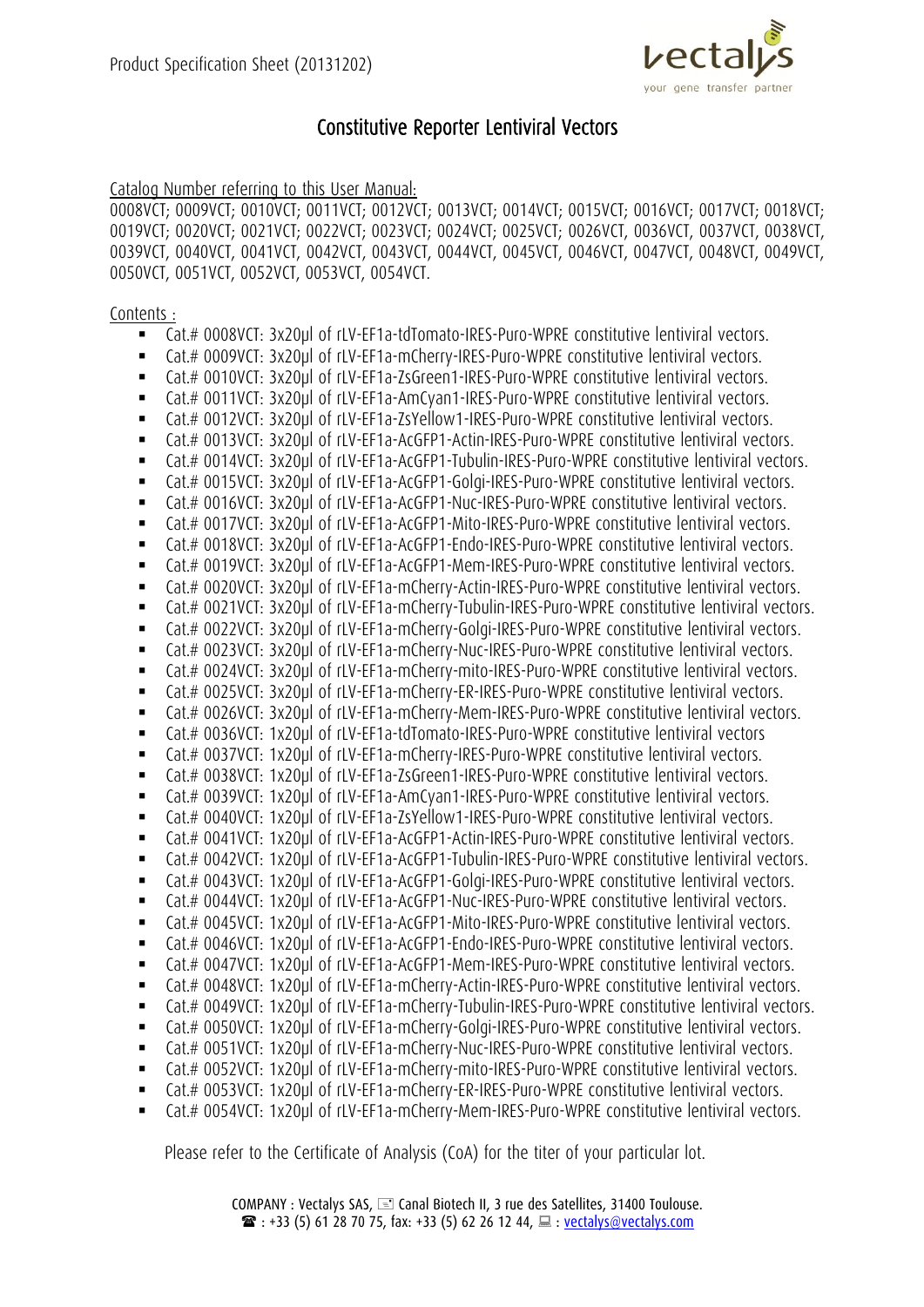

### Product Description:

The Vectalys Constitutive Lentiviral Reporter Vectors are prepackaged lentiviral particles expressing fluorescent protein genes for transducing mammalian cells. The expression of fluorescent protein genes is driven by an EF1 $\alpha$  promoter. These VSV-G pseudotyped viruses are capable of infecting both dividing and non-dividing cells. The high purification level of these lentiviral particles allows transduction of primary cells and immortalized cell lines without inducing any toxicity to the cells, even at high multiplicity of infection (M.O.I.).

#### Handling and Storage :

Store at -80°C. Keep frozen until use. Avoid repeated freezing and thawing. The use of gloves and disposable lab coats while working with viral derived vectors is strongly recommended. This product must only be handled in a biosafety cabinet under BSL-2 conditions. Lentiviral vectors are stable for at least 1 year after receipt when stored at -80°C. After thawing, immediately place on ice (please refer to the thawing protocol included in this document). The viral vectors are packaged in working aliquots and can be thawed just before use. In the case that more than one freeze-thaw cycle is required according to your application, Vectalys recommends to expect a decrease of about 15-20% in viral vector titer for each freeze-thaw cycles. This product is distributed for research use only. It is not for use in diagnostic procedures as the safety and efficacy of this product in diagnostic or other clinical uses has not been established. The use of lentiviral derived vectors requires you to follow laboratory biosafety procedures and practices in agreement with your country regulations.

#### SYMBOL :



CLASSIFICATION : Biorisk class 2 and BSL 2 for use

#### Safety precautions:

The greatest safety risk associated with viral delivery systems comes from the potential generation of recombinant viruses that are capable of autonomous replication during the packaging process. The Vectalys Reporter Lentivirus platform eliminates these hazards by combining a disabled viral genome with a unique manufacturing process. Also, the viral genes that facilitate the enclosing of the sequence in a viral capsid (e.g., Gag, Pol, Env) are distributed on multiple helper plasmids (which do not contain significant regions of homology) during packaging. This strategy further minimizes the probability of recombination events that might otherwise generate viruses capable of autonomous replication. With these safety measures, the Vectalys Reporter Lentivirus particles can be used in standard Biosafety Level 2 tissue culture facilities and should be treated with the same level of caution as any other potentially infectious agent.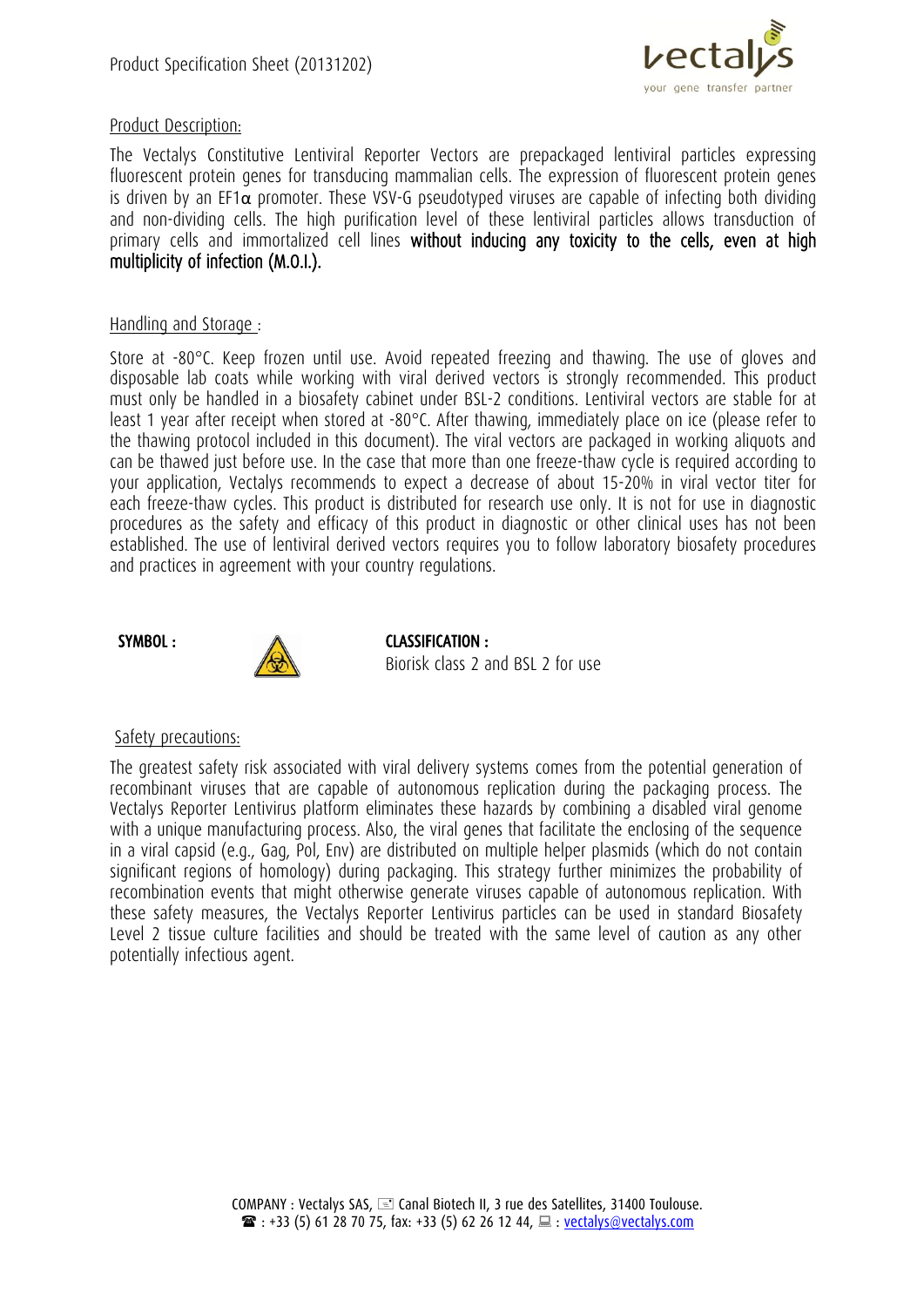

# Directions for use, thawing protocol:

The vectors should be taken out of the -80°C freezer and placed on ice immediately prior to use. Thaw the vectors on ice. Once thawed, the vectors should be used for transduction as soon as possible to avoid degradation.

- 1- Just before transduction, remove the tubes of viral supernatant from the -80°C freezer and thaw them on ice at 4°C.
- 2- It is essential to avoid thermal shock to the cells and vectors. If the vectors will be diluted in medium, use medium that has been equilibrated to room temperature to minimize the heat shock to the vectors and the cells.
- 3- Five minutes before transduction, remove the tubes from ice and allow to warm to room temperature.

In the case that more than one freeze-thaw cycle is required according to your application, expect a decrease of about 15-20% in viral vector titer for each freeze-thaw cycle.

## Directions for use, Materials Required but Not Provided:

- 1. 6-well plates (TC grade)
- 2. Cell counter / hemocytometer
- 3. Complete media FBS supplemented
- 4. Phosphate Buffered Saline (PBS)
- 5. Polybrene® (Hexadimethrine bromide Sigma: 107689-10G)

Directions for use, Protocol for Cells Transduction :

#### Day0 : Cells seeding

For the transduction of immortalized cell lines, seed the cells by plating from 7x10<sup>3</sup> to 3x10<sup>6</sup> cells per well according to the table below (25000 cells/cm²) to reach 50% of cells confluency at the day of transduction . For primary cells, seed the cells according to your usual seeding conditions. Use the same culture medium that is used to maintain target cells in a proliferative state. Incubate overnight in a  $37^{\circ}$ C, 5% CO<sub>2</sub> incubator. Be sure to include a control well for counting the number of cells on the day of transduction.

| Plastic support 96 well plate 24 well plate 6 well plate 725 flask 775 flask |  |  | $\blacksquare$ T150 flask |
|------------------------------------------------------------------------------|--|--|---------------------------|
|                                                                              |  |  |                           |

#### Day1 : Cells transduction

- A) Count the number of cells in the control well of the 6-well plate. The control well is used to determine the amount of viral vectors needed to achieve the target M.O.I. and to keep the M.O.I. constant from one experiment to another.
- B) Using the following equation, determine the volume of each viral vector required to achieve the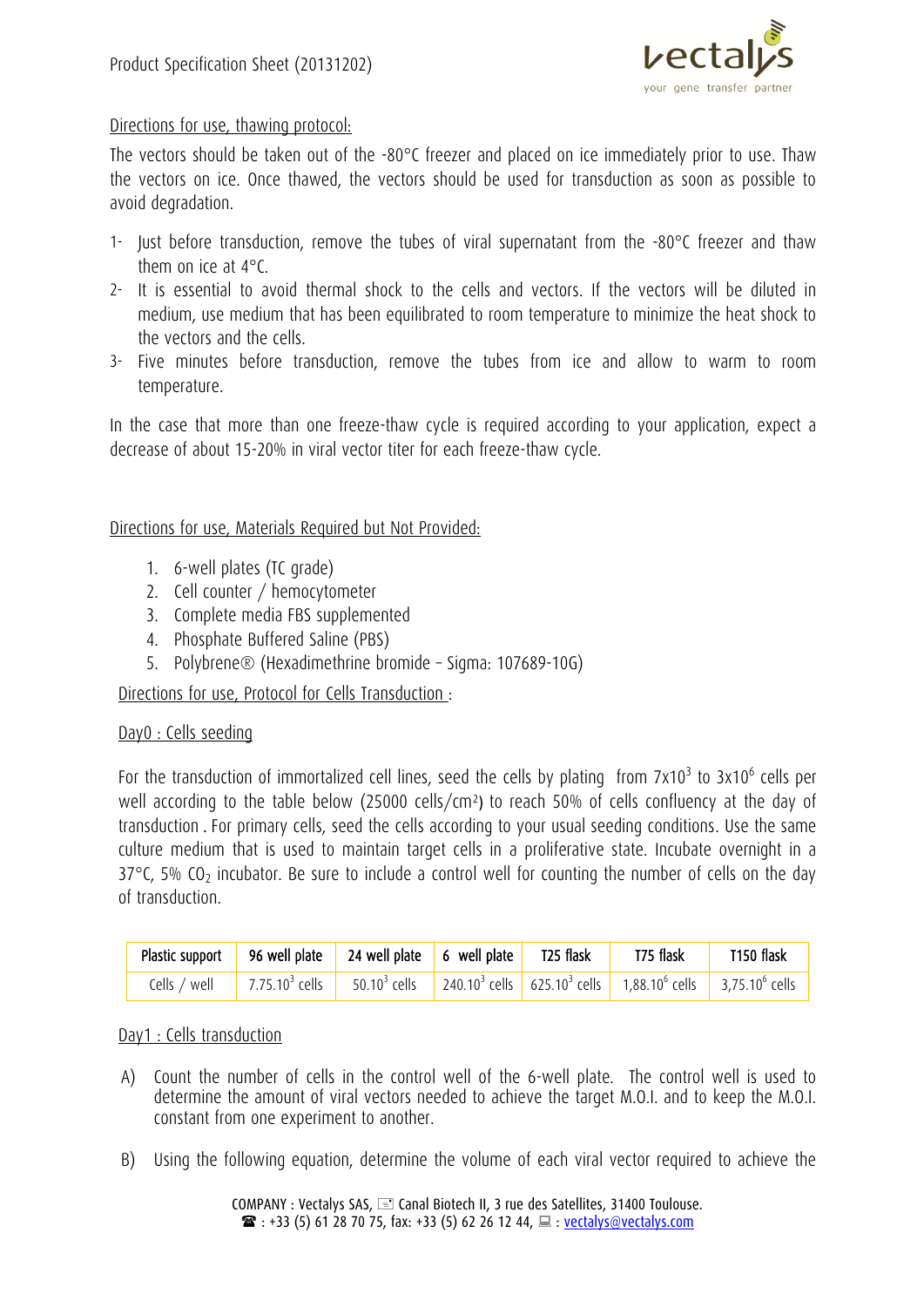

M.O.I. of your choice. Please pay attention to the lot titer as it may vary by lot:

| Viral Vectors Titer (TU/ml) | Viral vectors volume required $(\mu I) =$ _______ | Number of cells seeded | x M.O.I. x 1000 |  |
|-----------------------------|---------------------------------------------------|------------------------|-----------------|--|
|                             |                                                   |                        |                 |  |

Example : rLV-EF1-EGFP vector at 1Eº TU/ml. Transduction of cells at M.O.I. = 20 in a 24 wells plate:  *-* Determination of particles quantity needed for 1 well: 50 000 cells x MOI 20 = 1.10 6 TU/ well  *-* Determination of viral vector per well: 1.10<sup>6</sup> TU/1.10<sup>9</sup>TU/ml = 0,001ml, either 1µl viral vector per well.  *-* Preparation of transduction mix: 1µl of viral vector 5µl de Polybrene at 800µg/ml (final concentration = 4µg/ml) 994µl completed culture media

- C) Thaw the required amount of lentiviral vectors according to the thawing protocol provided above. Homogenize the viral supernatant by pipeting up and down and not by inverting the vial upside down.
- D) Prepare the transduction mix by adding the required volume of thawed viral particles to complete media containing Polybrene® (800µg/ml) as described in the table below:

| Plastic support                             | 96 well plate | 24 well plate | 6 well plate | T <sub>25</sub> flask | T75 flask       | T150 flask |
|---------------------------------------------|---------------|---------------|--------------|-----------------------|-----------------|------------|
| Viral vector +<br>completed media<br>volume | $199$ µ       | 995 µl        | $3,98$ ml    | 4,975ml               | 9,95ml          | 19,9ml     |
| Polybrene<br>$(800 \mu g/ml)$               | 1 µI          | $5 \mu$       | $20 \mu$     | $25$ µ                | $50 \mu$        | $100$ µ    |
| Final Volume                                | $200$ µ       | 1ml           | 4ml          | 5ml                   | 10 <sub>m</sub> | 20ml       |

- E) Discard the medium from each well and add the transduction mix to the cells (be careful to apply the transduction mix to the well edges to avoid any cell disruption). Gently rock the plate from side to side to mix the viral vectors onto the target cells.
- F) Incubate cells with transduction mix for at least 4h (maximum 16h) in a 37 $\degree$ C, 5% CO<sub>2</sub> incubator.
- G) After incubation, discard the transduction mix and wash the cells once with PBS. Then, discard the PBS and replace it with cell culture media.
- H) Incubate cells in a 37 $\degree$ C, 5% CO<sub>2</sub> incubator for at least 48h before characterization of transgene expression.
- If necessary, perform a second transduction by repeating the steps described above. A second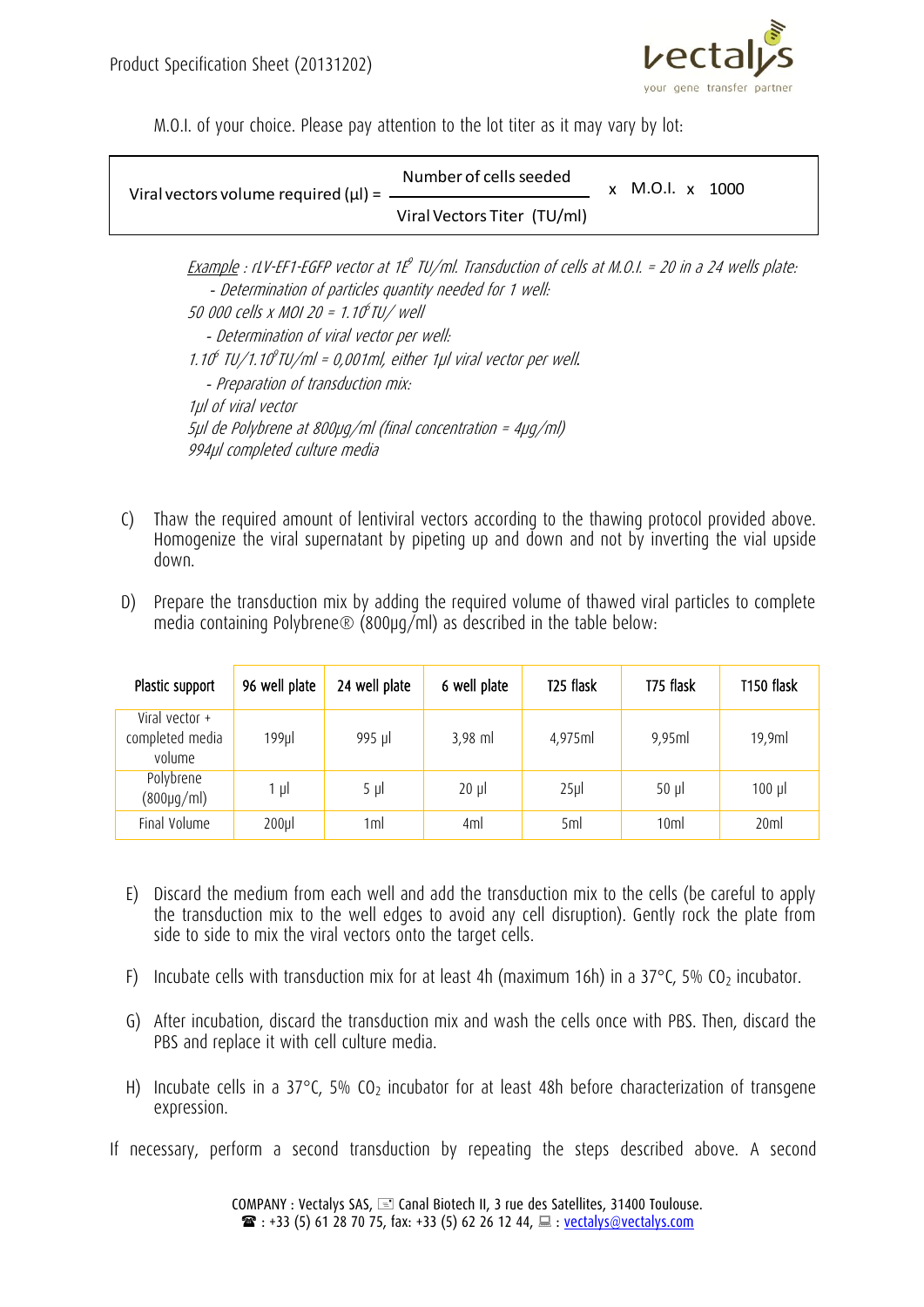

transduction must not be performed before 48h after the first transduction.

## Quality controls:

The several different quality controls are applied to the Vectalys Reporter Lentiviral Vectors:

- The viral vectors are tittered in efficient transduction units. Viral integration copy numbers are quantified by transduction of mammalian cells followed by qPCR of the genomic DNA.
- The viral vectors are also tittered as physical particles using an ELISA assay.
- The specific activities, according to DNA and proteins impurities, are measured.
- The residual DNA and total proteins are quantified using commercial kits.

These controls are performed because Vectalys has demonstrated the impact of residual DNA and protein impurities on increasing cellular toxicity after transduction.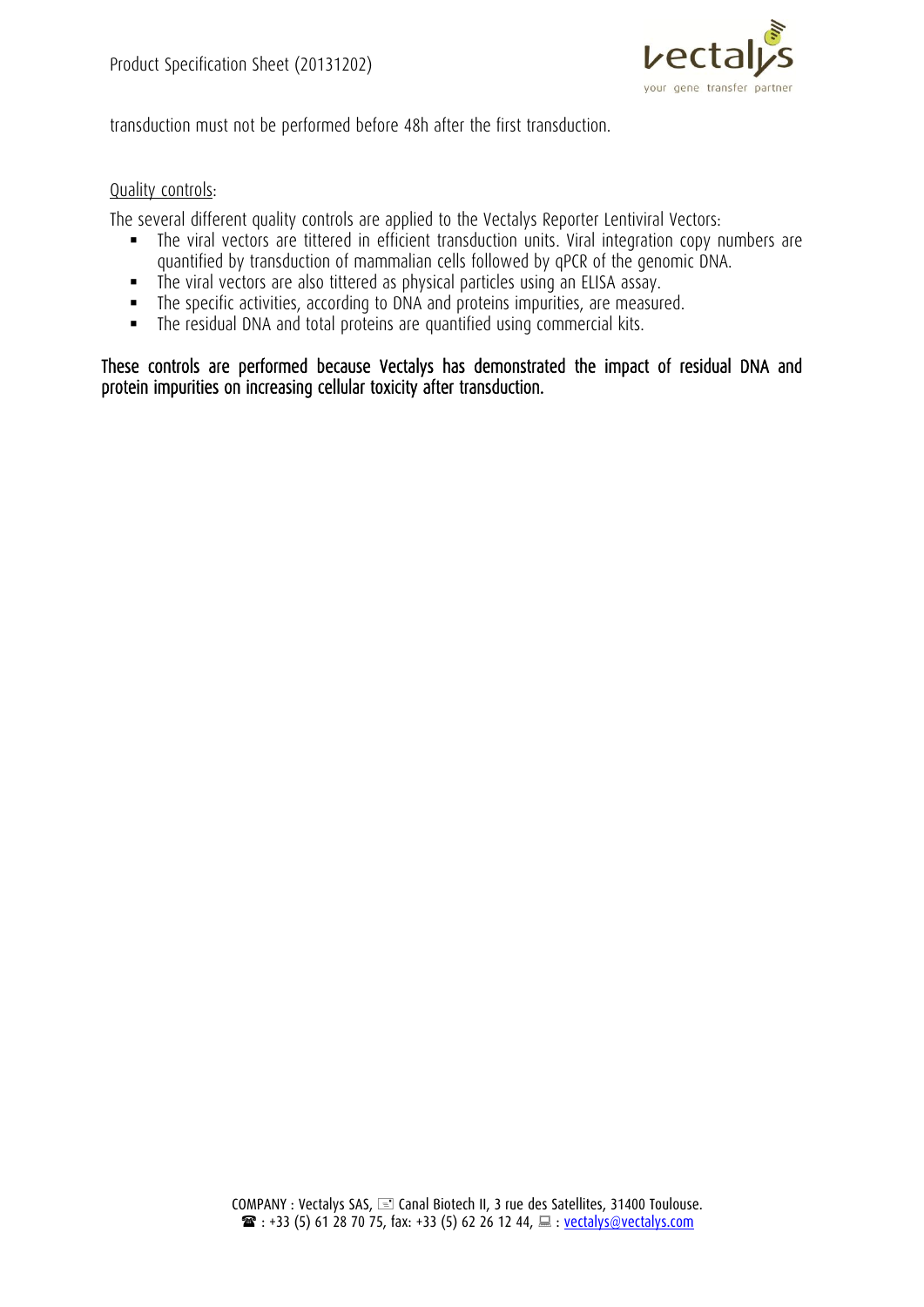

#### Frequently Asked Questions

# What is the difference between transduction units (TU) and physical particles (PP)?

During the production of viral vectors, functional and nonfunctional particles are produced. A functional and complete particle is called a transduction unit (TU). Physical Particles (PP) represents functional particles and also empty particles, damaged particles and free p24 protein (see figure below). The PP/TU ratio is a quality control measure of the quality of the vector product. It is optimal to remove as much PP in the viral supernatants to keep only the functional particles. It is therefore necessary to have reliable and discriminating titration methods for the different types of particles.



# Why use a titer expressed in TU / ml?

A titer in TU/ml is required for accurate calculation of functional vectors applied to the cells. The TU/ml titer provided by Vectalys is a precise measure of only functional viral vectors. Calculating the volume of vectors from this type of titration is precise, and the experimental results can be extrapolated and compared from one experiment to another.



Titration of physical particles (PP) is often used in commercial kits by competitors because its ease of use. But the PP/ml titer provides an approximate titer of viral vectors because it represents a mixture of functional and nonfunctional particles. Calculating the volume of vectors from this type of titration may distort the results.

#### The key factor: normalization of viral vector titers using a reporter expressing vector as an internal standard

The viral titer determined by Vectalys corresponds to the number of integrated genomes (qPCR) or

COMPANY : Vectalys SAS,  $\equiv$  Canal Biotech II, 3 rue des Satellites, 31400 Toulouse.  $\mathbf{B}$  : +33 (5) 61 28 70 75, fax: +33 (5) 62 26 12 44,  $\Box$  : <u>vectalys@vectalys.com</u>